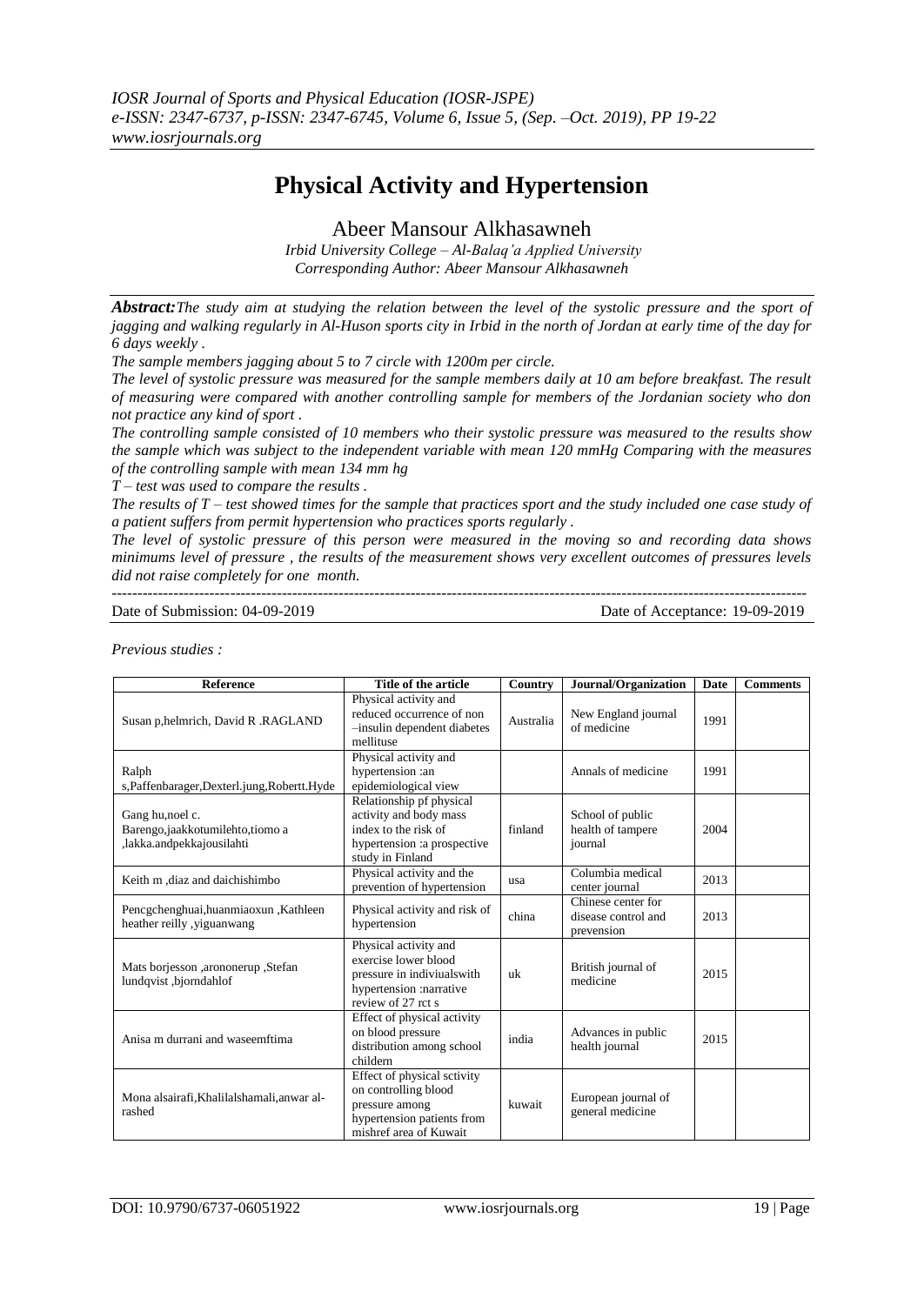## **I. Introduction**

The benefits of jagging and walking for pressure patients

- Walking is one of the best sports that participate in controlling the level of blood pressure in the body.
- Walking sport activity muscles and strengthens the bones that are effected by the increasing in blood pressure.
- Walking activities the blood acre which increase controlling blood pressure .
- Walking sport can protect heart of damaging due to increasing in blood pressure.
- Walking decreases the level of cholesterol which accompanies the increasing of blood pressure .
- Walking protects the damaged veins of the increasing of blood pressure in the body.
- In general walking increases the body immunity and protects it of diseases.
- Walking helps reducing tension and improving mood which results in decreasing blood pressures.
- Walking sports is the best promotion for all body organs and improving their action and so controlling diseases.

Physical activity like jogging and walking or cycling increases the metabolic of the active musculature. That means the blood flow out away from non – active circulating supplying the active , muscles which can be do reduction in systemic vascular resistance , the body needs to supply the increased of oxygenated blood in the active regions . So the cardiacoutput increase in activity and heart rate at the body .

#### **Data reduction :**

| person         |     | D <sub>2</sub> | D <sub>3</sub> | D1  | D5  | X     | weight | Length | BMI   |
|----------------|-----|----------------|----------------|-----|-----|-------|--------|--------|-------|
|                | 110 | 100            | 120            | 140 | 98  | 113.6 | 75     | 1.73   | 25    |
| $\overline{2}$ | 130 | 125            | 130            | 125 | 130 | 128   | 78     | 1.78   | 24.61 |
| 3              | 140 | 100            | 110            | 125 | 120 | 119   | 90     | 1.74   | 29.72 |
| $\overline{4}$ | 140 | 140            | 140            | 145 | 100 | 133   | 87     | 1.70   | 30.10 |
| 5              | 120 | 120            | 110            | 105 | 115 | 114   | 70     | 1.73   | 23.38 |
| 6              | 120 | 120            | 98             | 130 | 90  | 111.6 | 73     | 1.78   | 23.04 |
| 7              | 120 | 100            | 100            | 140 | 100 | 112   | 77     | 1.80   | 23.76 |
| 8              | 100 | 140            | 140            | 120 | 120 | 124   | 85     | 1.69   | 29.76 |
| 9              | 100 | 150            | 155            | 100 | 120 | 125   | 79     | 1.71   | 27.01 |
| 10             | 130 | 145            | 130            | 120 | 120 | 129   | 81     | 1.70   | 28.02 |

**Figure 1:** systolic pressure for experimental groups

| Person                                                                                                                                                                                                                                                                                                                                                                                                            | D1  | D <sub>2</sub> | D <sub>3</sub> | D <sub>4</sub> | D <sub>5</sub> | X   |  |  |
|-------------------------------------------------------------------------------------------------------------------------------------------------------------------------------------------------------------------------------------------------------------------------------------------------------------------------------------------------------------------------------------------------------------------|-----|----------------|----------------|----------------|----------------|-----|--|--|
|                                                                                                                                                                                                                                                                                                                                                                                                                   | 140 | 135            | 130            | 135            | 130            | 132 |  |  |
|                                                                                                                                                                                                                                                                                                                                                                                                                   | 130 | 125            | 100            | 110            | 125            | 118 |  |  |
|                                                                                                                                                                                                                                                                                                                                                                                                                   | 10  | 120            | 140            | 145            | 120            | 129 |  |  |
|                                                                                                                                                                                                                                                                                                                                                                                                                   | 120 | 130            | 140            | 120            | 130            | 128 |  |  |
|                                                                                                                                                                                                                                                                                                                                                                                                                   | 100 | 110            | 135            | 110            | 115            | 114 |  |  |
| 6                                                                                                                                                                                                                                                                                                                                                                                                                 | 165 | 145            | 140            | 150            | 140            | 148 |  |  |
|                                                                                                                                                                                                                                                                                                                                                                                                                   | 145 | 145            | 150            | 160            | 150            | 150 |  |  |
| 8                                                                                                                                                                                                                                                                                                                                                                                                                 | 175 | 160            | 170            | 145            | 170            | 164 |  |  |
| $\mathbf{Q}$                                                                                                                                                                                                                                                                                                                                                                                                      | 160 | 145            | 160            | 120            | 140            | 145 |  |  |
| 10                                                                                                                                                                                                                                                                                                                                                                                                                | 110 | 105            | 130            | 120            | 105            | 114 |  |  |
| $\mathbf{E}^{(i)}$ $\mathbf{A}$ $\mathbf{I}^{(i)}$<br>$\mathcal{C}$ $\mathcal{C}$ $\mathcal{C}$ $\mathcal{C}$ $\mathcal{C}$ $\mathcal{C}$ $\mathcal{C}$ $\mathcal{C}$ $\mathcal{C}$ $\mathcal{C}$ $\mathcal{C}$ $\mathcal{C}$ $\mathcal{C}$ $\mathcal{C}$ $\mathcal{C}$ $\mathcal{C}$ $\mathcal{C}$ $\mathcal{C}$ $\mathcal{C}$ $\mathcal{C}$ $\mathcal{C}$ $\mathcal{C}$ $\mathcal{C}$ $\mathcal{C}$ $\mathcal{$ |     |                |                |                |                |     |  |  |

**Figure 2:** systolic pressure for control groups

#### **Theory:**

Sports exercises : a technique to reduce high blood pressure without drugs .

Having high blood pressure and not practicing enough exercises are strongly linked to each other . find out how little changes in your daily routine might make big change .

The danger of having high blood pressure the increasing of vein tension increases by ageing but little practicing of exercise make a big difference . if you actually have high blood pressure practicing exercise will help you to control it . do not think that you have to run in marathon or a gym , instead start gradually practicing more physical activates in your daily routine .

How can practicing sports reduce your blood pressures level ?

What is the relation between high blood pressure and practicing sport ?

Practicing sports strengthens your heart muscle regularly the strongest heart can pump more blood with little effort when your heart plumbs blood with little effort the pressure on your veins will reduce which in results will reduce blood pressure .

When you become more active, the stylistic pressure might reduce for your, which is the maximum figure in the measurement of blood pressure from4-9 mm of the mercury in average .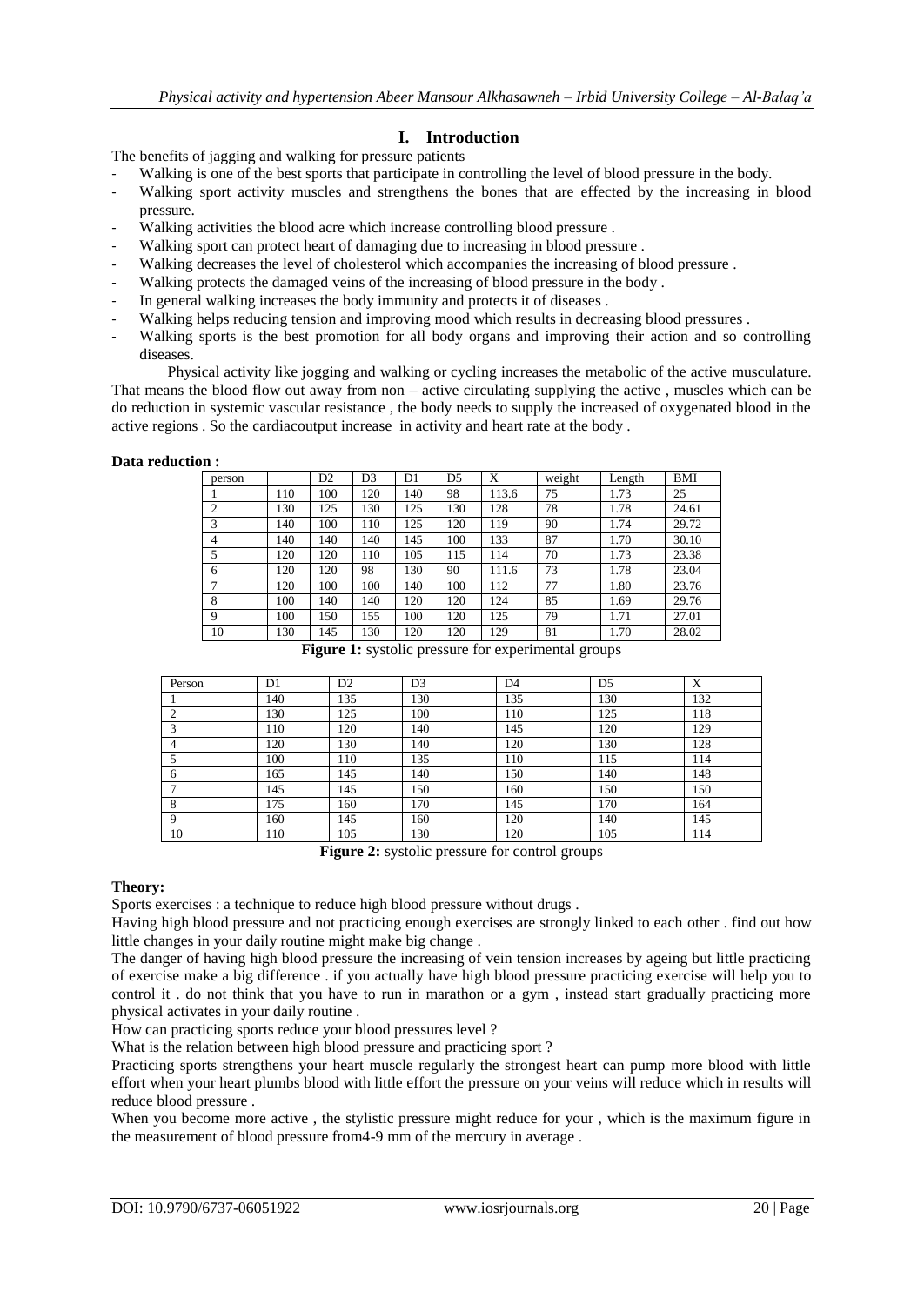It equals in its activity some blood pressure drugs . for certain people , practicing sports for some time is enough to reduce the need for blood pressure drugs .If your blood pressure is moderate less than 60/120mm of mercury – practicing sports may help you avoiding the increase of high blood by aging.

Practicing sports regularly helps you pressuring healthy weight which is another may to control the level of blood pressure .

To pressure low level of blood pressure , you need practicing sports regularly . it may take between month to three of practicing sports before seeing a noticeable effect on the blood pressure level . the benefits of this is only by keeping practicing sports .

How many physical exercises do you need?

Fresh air activity is one of the effective ways for controlling high blood pressure sports of flexibility and strength like weight lifting are important parts of the physical fitness plane.

You don't need to spend many hours in the gym daily to get benefit of the fresh air activities in your daily routine

The physical activities that increases the average of heartbeats and breathing are considered fresh air activities such as homework, trimming, cleaning leaves and working in the garden ,cleaning ground active sports like basketball ,tennis, stairs climbing ,walking , running , bicycling ,swimming and dancing

The ministry of health and human services recommend prating moderate fresh air activities for 150 minutes at least or practicing 75 minutes of strong fresh air activities weekly or to combine them. Try to practice fresh air sport for 30 minutes at least in most of the weekly .

If you could not have that time , the remember that simple average of sport might make difference too. You can divide physical exercises for certain sessions for 10 minutes each of fresh air activities to have the benefits of a continuous physical sessions 30 minutes .

If you sit for certain hours daily try to reduce the time of sitting. Research prove that much sitting causes many health problem. Try practicing non-active physical activities, for  $5 - 10$  minutes hourly like bringing a cup of water or walking for a while. Think of having a reminder on your e-mail calendar or your smart phone.

Practicing weight lifting might cause temporary increase in blood pressure during the exercises. This increase might be impressive depending on the weight you lift .

Lifting weight might have benefits for blood pressure on the long term overcome the temporary height of blood pressure which causes for most people . it may improve heart health and blood veins which may reduce the whole dangers of heart and blood veins diseases. The ministry of health and human service recommended integrating the targeted power exercise , for all major muscular groups in a physical fitness system and to do then to twice a week at least.

If you suffer from high blood pressure and you like to Include weight lifting in your fitness program then remember to learn the right form of exercise and use it .

Using the right method and form of lifting weight at exercise to limit injuries. Do not keep breathe in your chest as it may cause a sudden dangerous increasing in blood pressure while exercising. Instead , breathes smoothly and continuously in each exercise . lift light weight with more level as heavy weight require more effort which increase blood pressure you can challenge your muscle with light weight by increasing the times of exercise .

You must listen to the body, stop your exercises immediately at strong breathing and dizziness or if you had pain in your chest or fatigue .

If you have high blood pressure consult you physician before adding weight lift exercises to your own physical fitness program .

When do you need agreement of the physician ?

It is before to consult the physician before starting physical program particularly in these cases : if you are man over 45 or women over 55 , if you are smoker or quit smoking in the last six months, if you suffer from heavy weight or fat , if you have permanent disease , like diabetes or heart , veins and lung diseases .

If you have high cholesterol or high blood pressure , if you have heart attack before , if you have family history of heart diseases before 55 for men and 65 for women .

If you pain in chest , chain , neck , arms during exercise , if you dizzy which excreting , if you do not know that you are healthy .

You having drugs regularly consult physician to find if medicine would affect your response to exercise

### **II. Conclusions and Recommendations**

-regular activity has benefit of low blood pressure for women, men and younger adults -regular activity helps blood pressure patients reducing using drugs -regular activity decreases weight and participate in reducing obesity

-regular activity decreases the risk of cardiovascular diseases